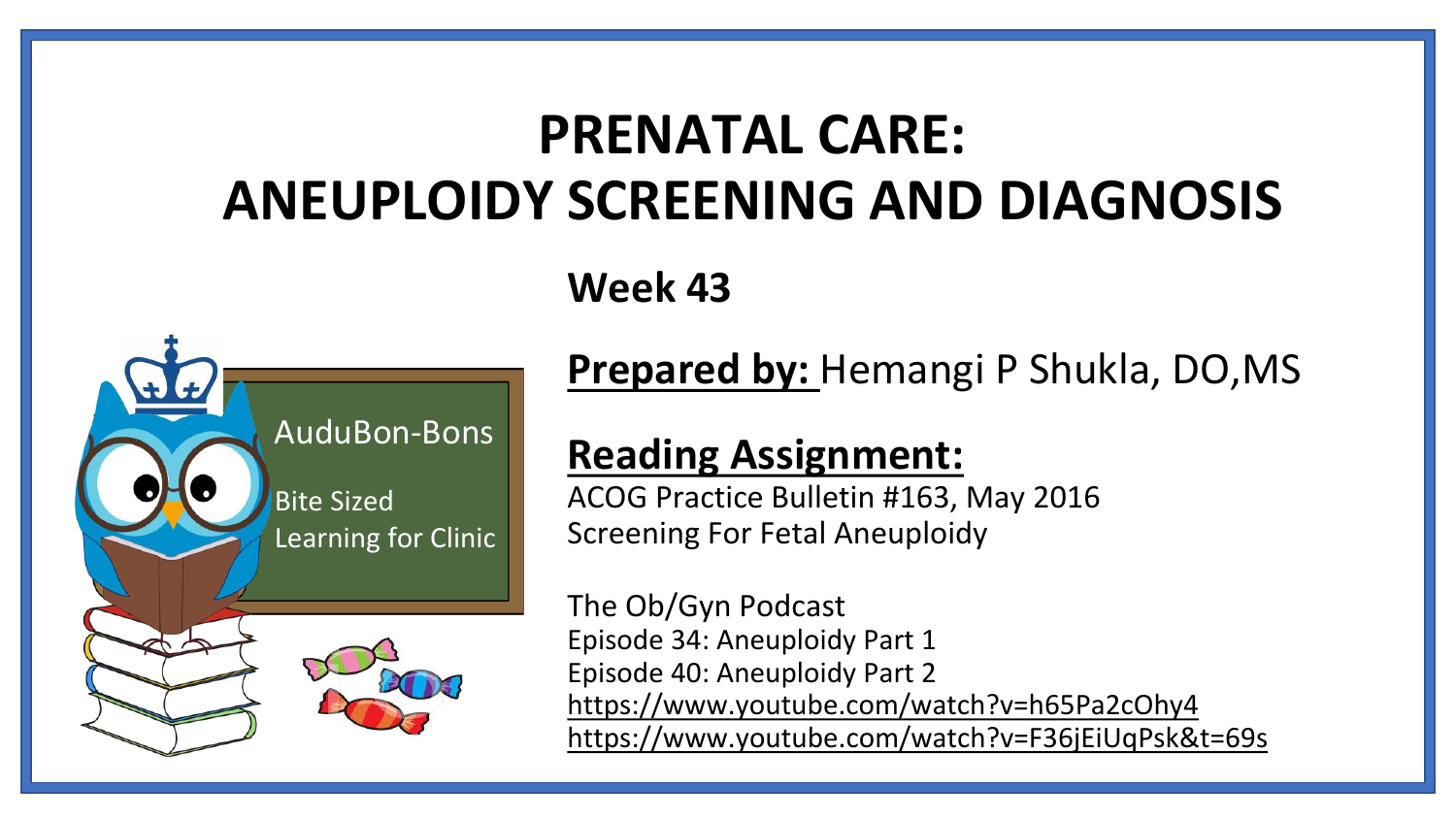# LEARNING OBJECTIVES

- Gain an understanding of the tests currently available to screen for, and diagnose, aneuploidy
- Be able to identify candidates at increased risk for carrying a fetus with aneuploidy
- Be comfortable initiating a conversation about aneuploidy screening and its limitations
- Be comfortable counseling patients on screening results and options for diagnostic testing

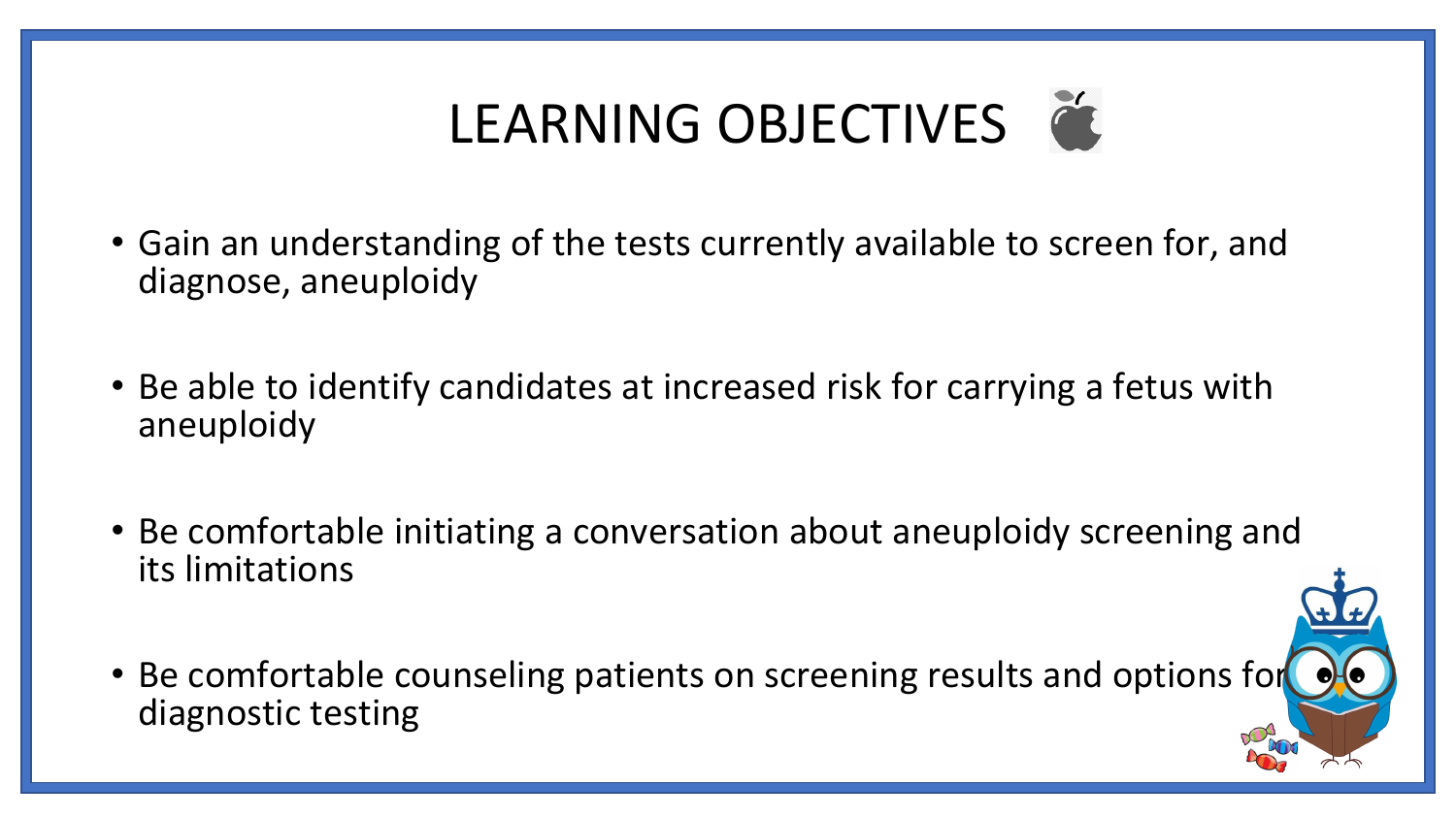# CASE VIGNETTE

- Ms. A. Ma is a 35yo G1 P0 woman who presents at 10 weeks for her second prenatal visit. She is doing well and has no complaints. This is the first child for her and her husband, and they are very excited.
- You have just finished reviewing the lab results from her initial visit, which were all normal. She wants to discuss what kind of testing she should expect to "check if the baby could have chromosomal abnormalities like Down syndrome."

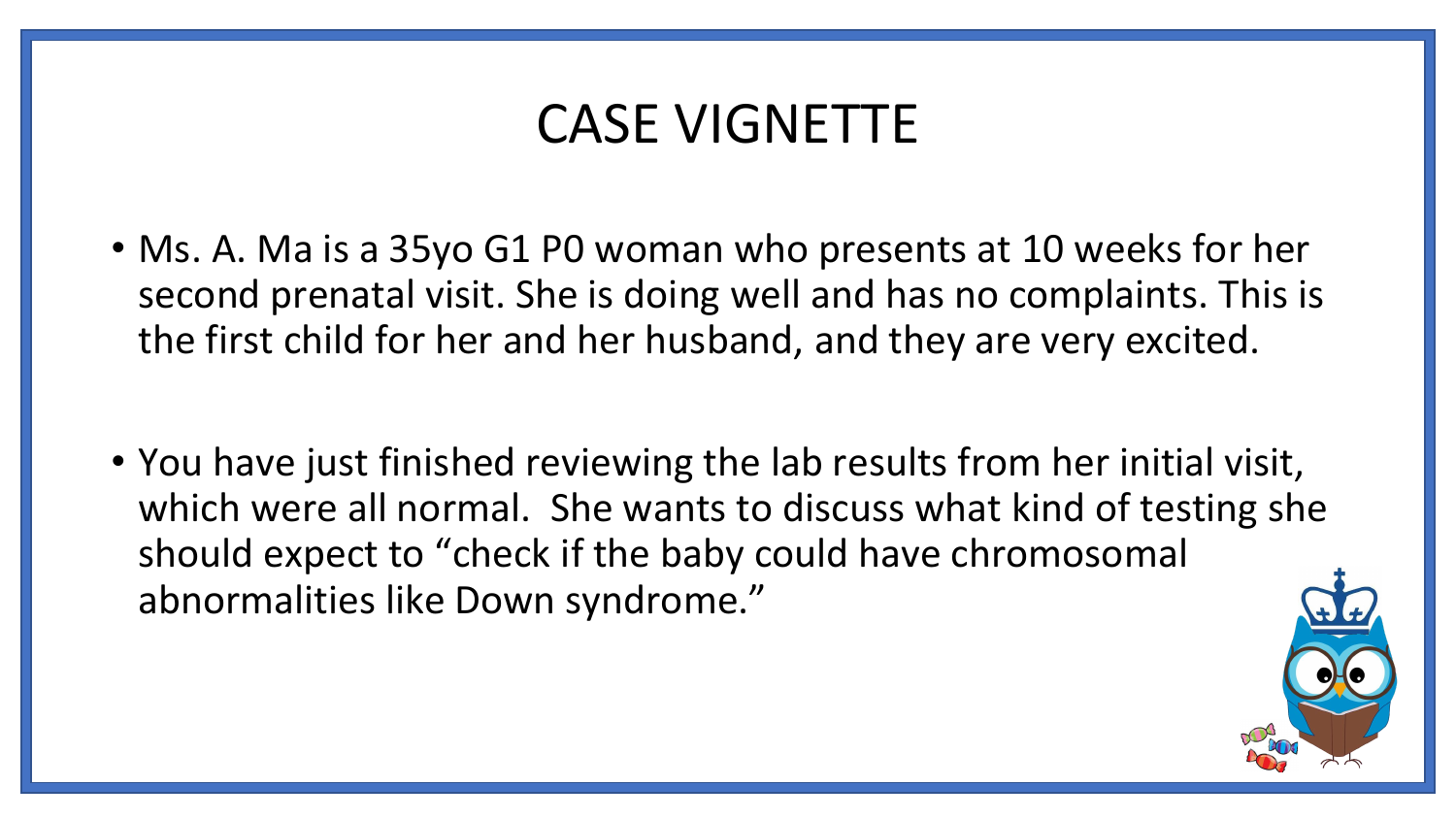# FOCUSED HISTORY

What will be pertinent in her history?

- **POB:** G0
- **PGYN:** Regular menses No STI/cysts/fibroids No abnormal paps
- **PMH:** Denies
- **PSH:** Denies
- **Meds:** PNV
- **All:** NKDA
- **Soc:** Denies toxic habits; works as a teacher; lives with her husband
- **FHx: No genetic abnormalities; FOB has no family members with genetic abnormalities**

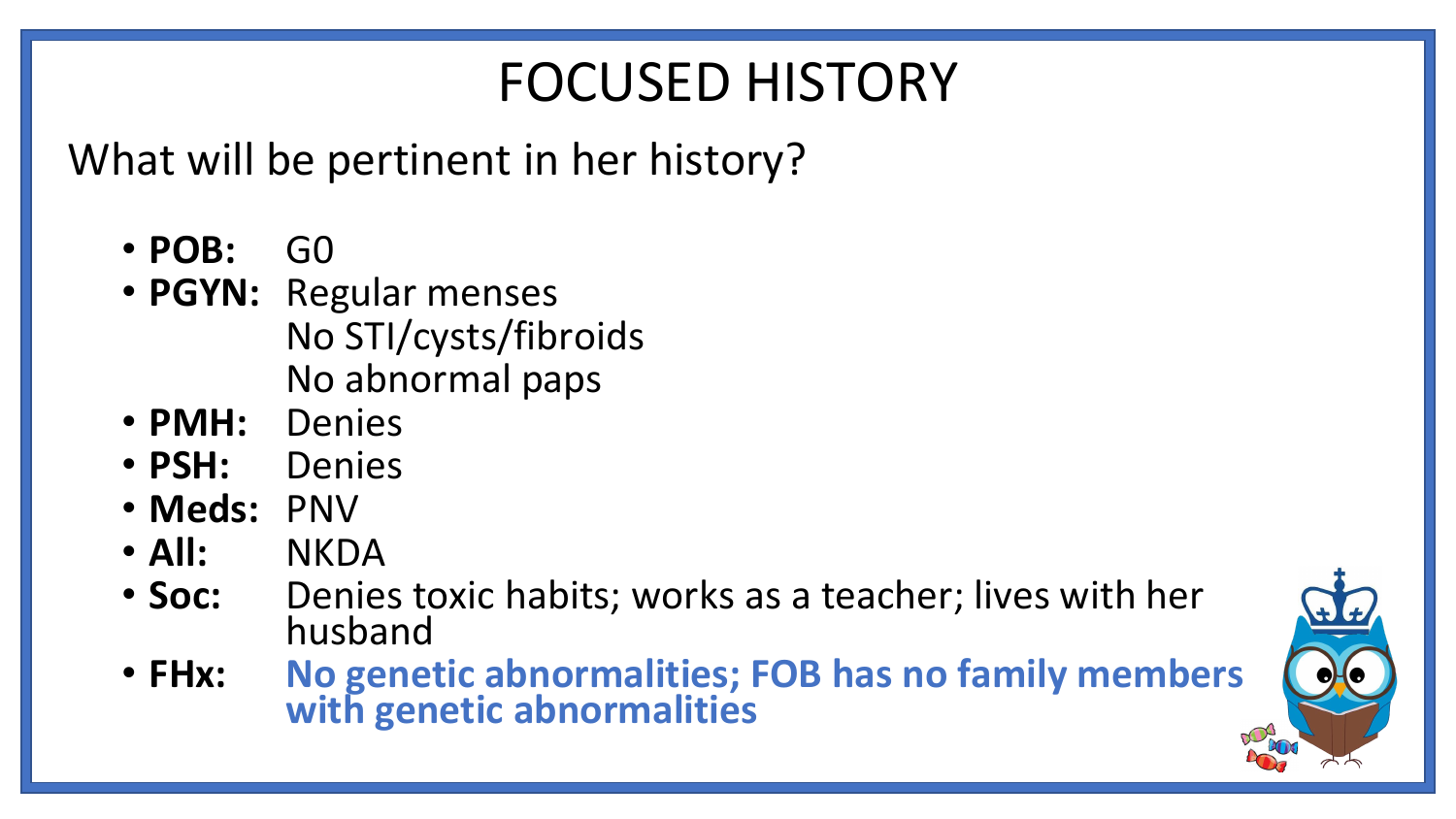# PERTINENT OBJECTIVE FINDINGS

What will be pertinent in her physical exam?

- **P:** 80 **BP:** 116/70 **Wgt:** 60kg **Hgt:** 160cm **BMI: 23.4**
- **Abd:** Soft, NT/ND
- **FHR:** 145
- **Ext:** NT b/l

What will be pertinent in her prenatal labs?

• **Normal HbA1c**

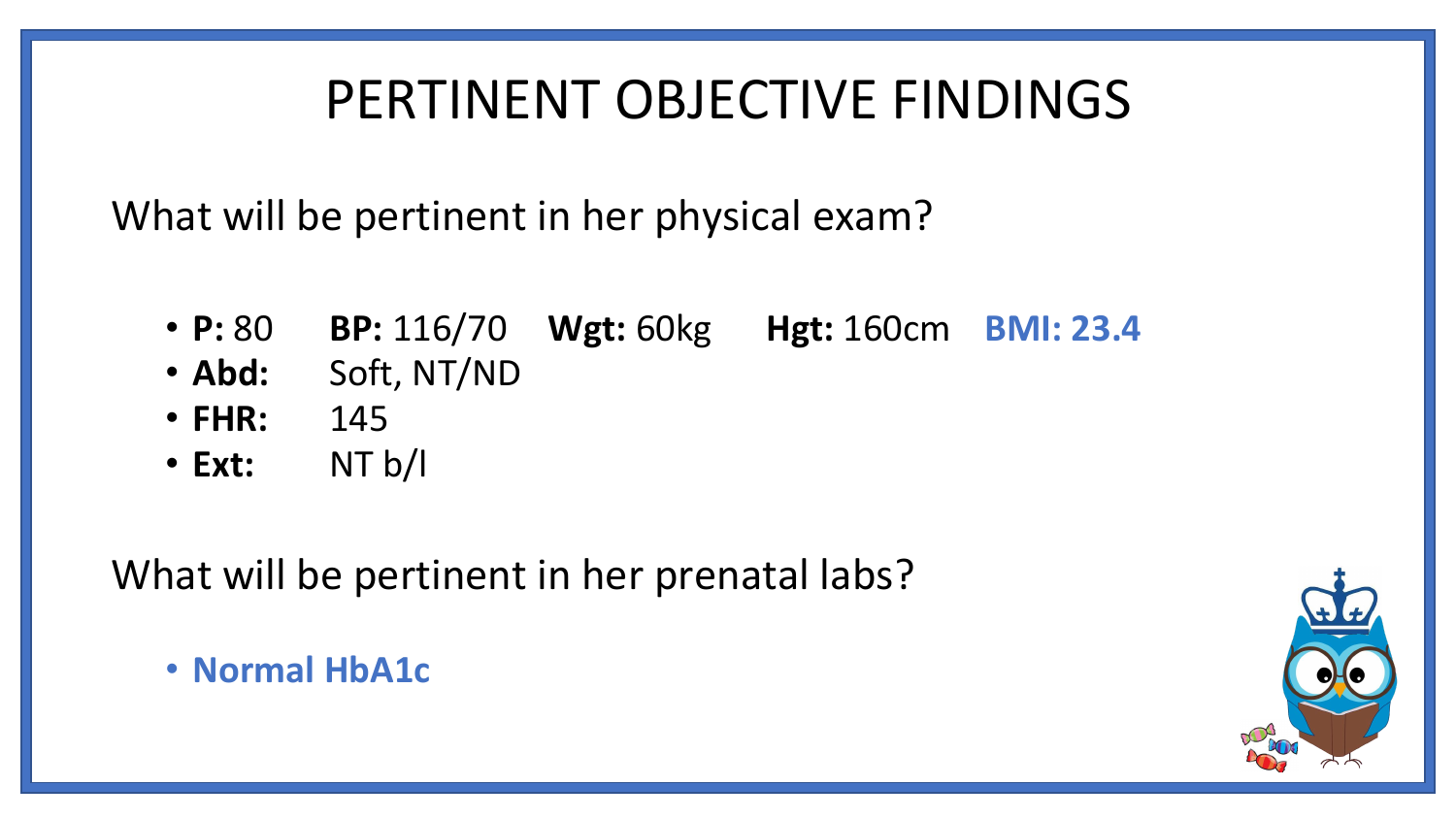# DEFINITION

- What is the definition of **aneuploidy**?
	- Gain or loss of one or more chromosomes **all unbalanced chromosome** number in a cell
- What type of chromosomes are typically affected by aneuploidy?
	- **Autosomes**
- What is the most common autosomal aneuploidy?
	- **Trisomy 21** (Down syndrome)
	- Others: **Trisomy 18** (Edwards syndrome), **Trisomy 13** (Patau syndrome)

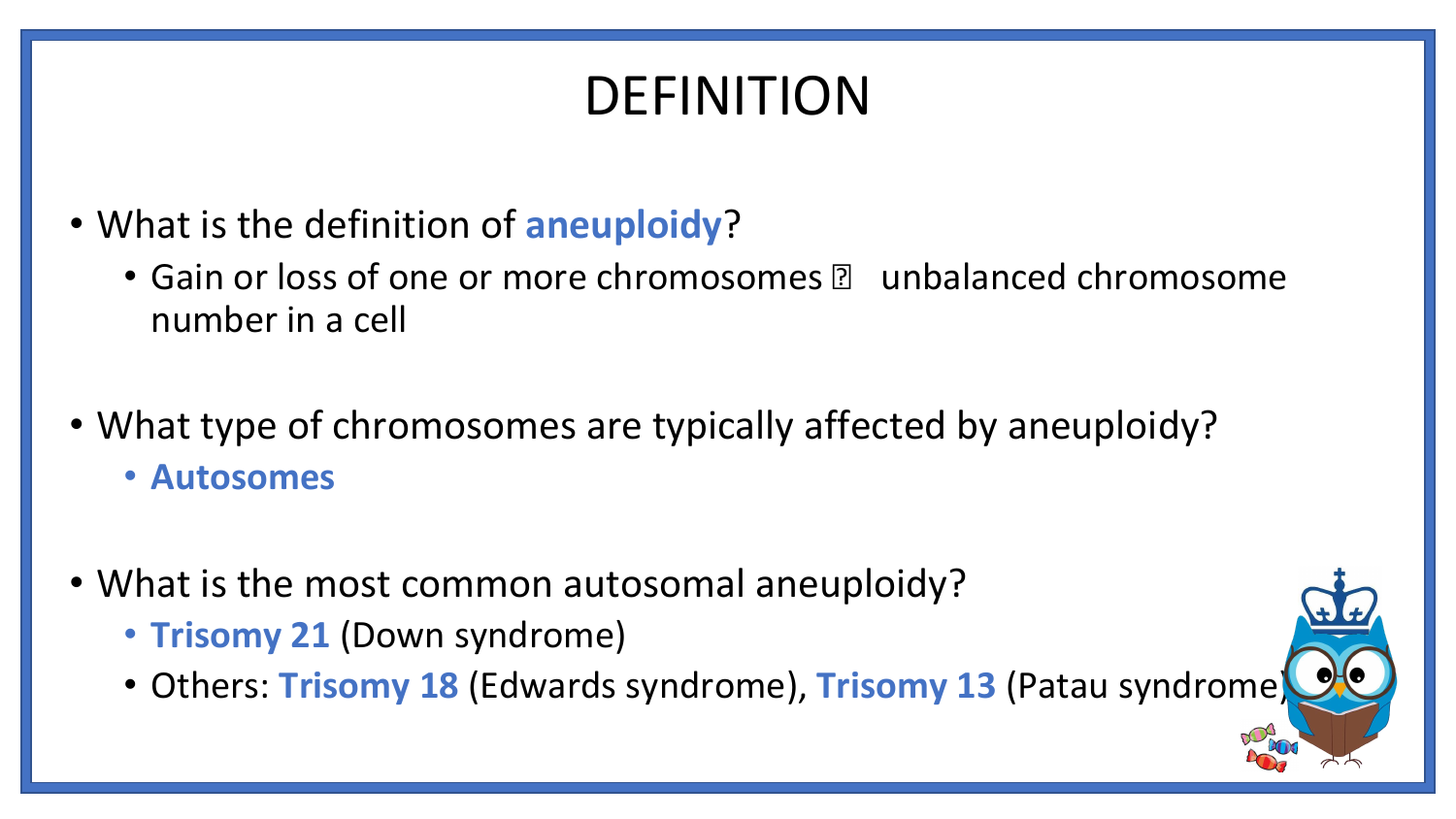# PATIENT SELECTION

Which factors (if any) determine which patients should be offered screening and diagnostic testing for aneuploidy?

- Screening and diagnostic testing should be discussed and offered to **ALL** women early in pregnancy, **regardless of maternal age**
- Factors affecting choice of screening tests:
	- Desire for information prior to delivery
	- Prior obstetric history
	- Family history
	- Fetus #
- Counseling for diagnostic testing should include a discussion of the patient's aneuploidy risk

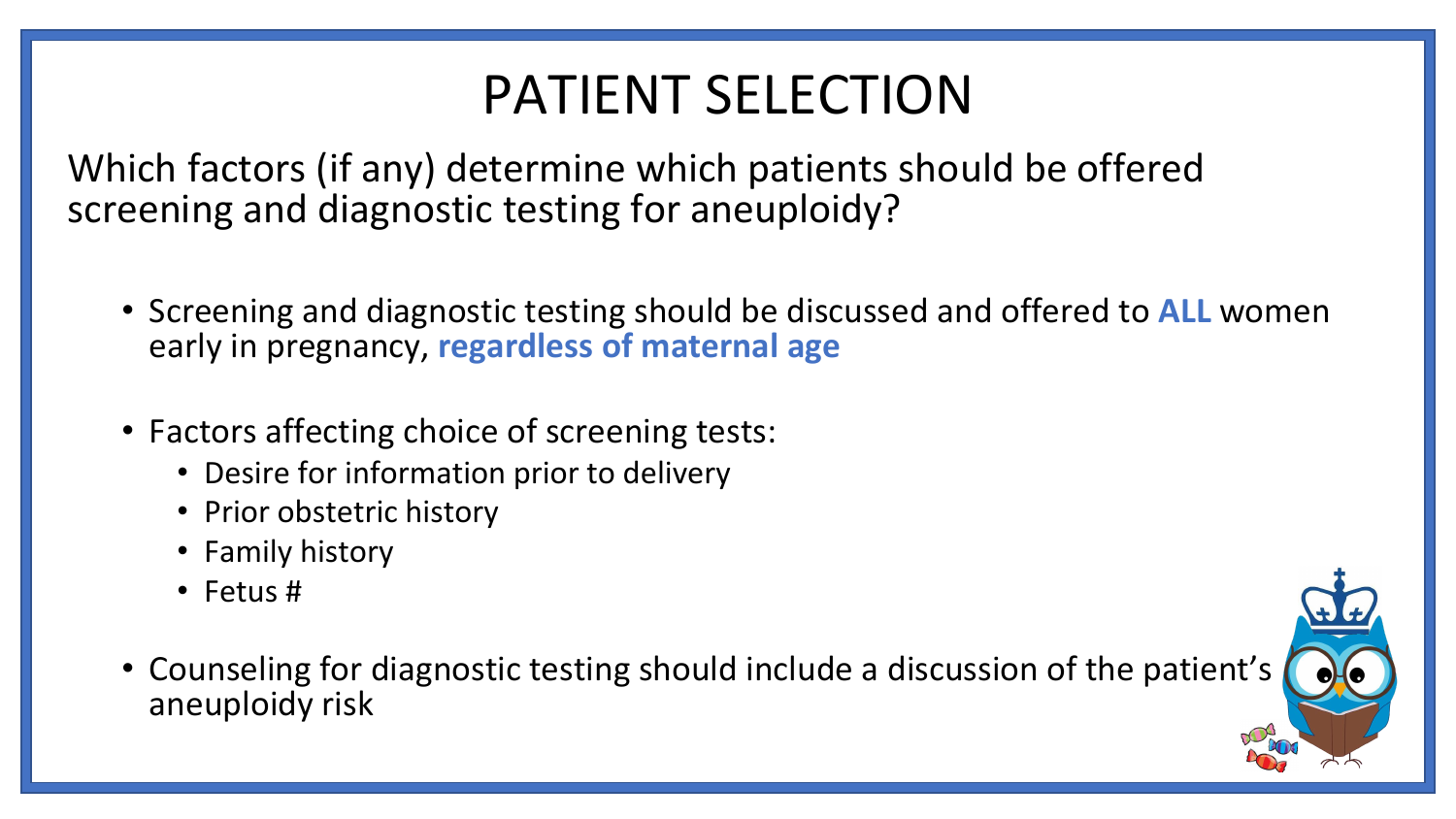# RISK FACTORS

What are factors that increase the risk of having a fetus with aneuploidy?

- Increasing maternal age
- Parental aneuploidy or aneuploidy mosaicism
- Hx prior aneuploid fetus
- Fetal abnormalities
	- Ultrasound
	- Serum screening test

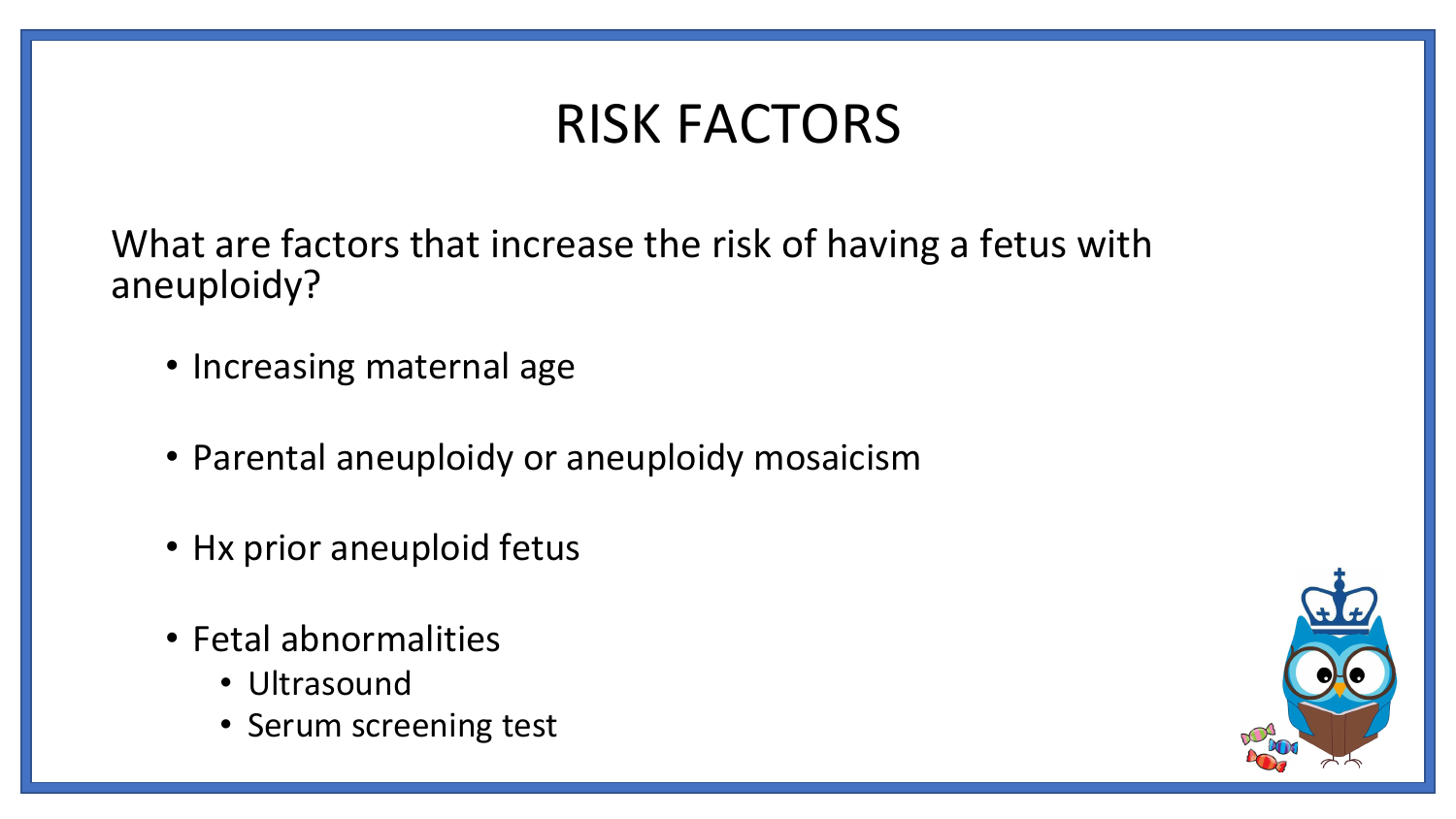# SCREENING TESTS

What are the categories of tests currently available for aneuploidy screening?

- First trimester (10wk 13w6d)
- Second trimester (15wk 22w6d)
- Combined
- Cell-Free DNA  $(10wk \, 2)$
- Ultrasound

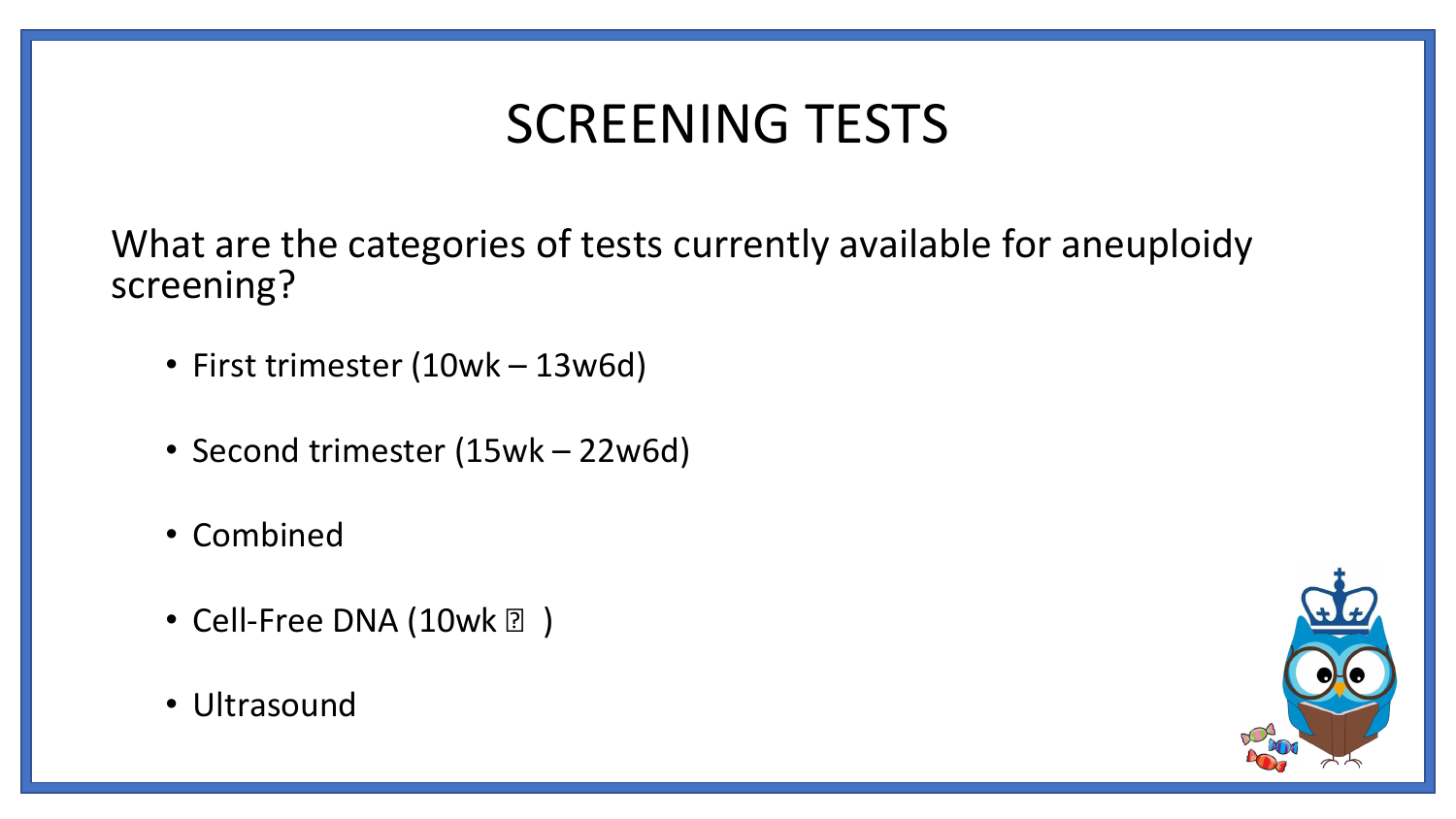# SCREENING TESTS - FTS

What can be used to screen for aneuploidy between **10wk – 13w6d**?

## **First Trimester Screen (FTS)**

- Risk calculation
	- T21, T13, T18
- Factors
	- Nuchal translucency (NT)
	- Analytes Free beta hCG, PAPP-A
	- Maternal age, prior fetus with aneuploidy, weight, race, # fetuses



|                   | <b>NT</b><br><b>MoM</b> | <b>PAPP-A</b><br><b>MoM</b> | <b>Beta hCG</b><br><b>MoM</b> |
|-------------------|-------------------------|-----------------------------|-------------------------------|
| <b>Trisomy 21</b> |                         |                             |                               |
| Trisomy 18        |                         |                             |                               |
| Trisomy 13        |                         |                             |                               |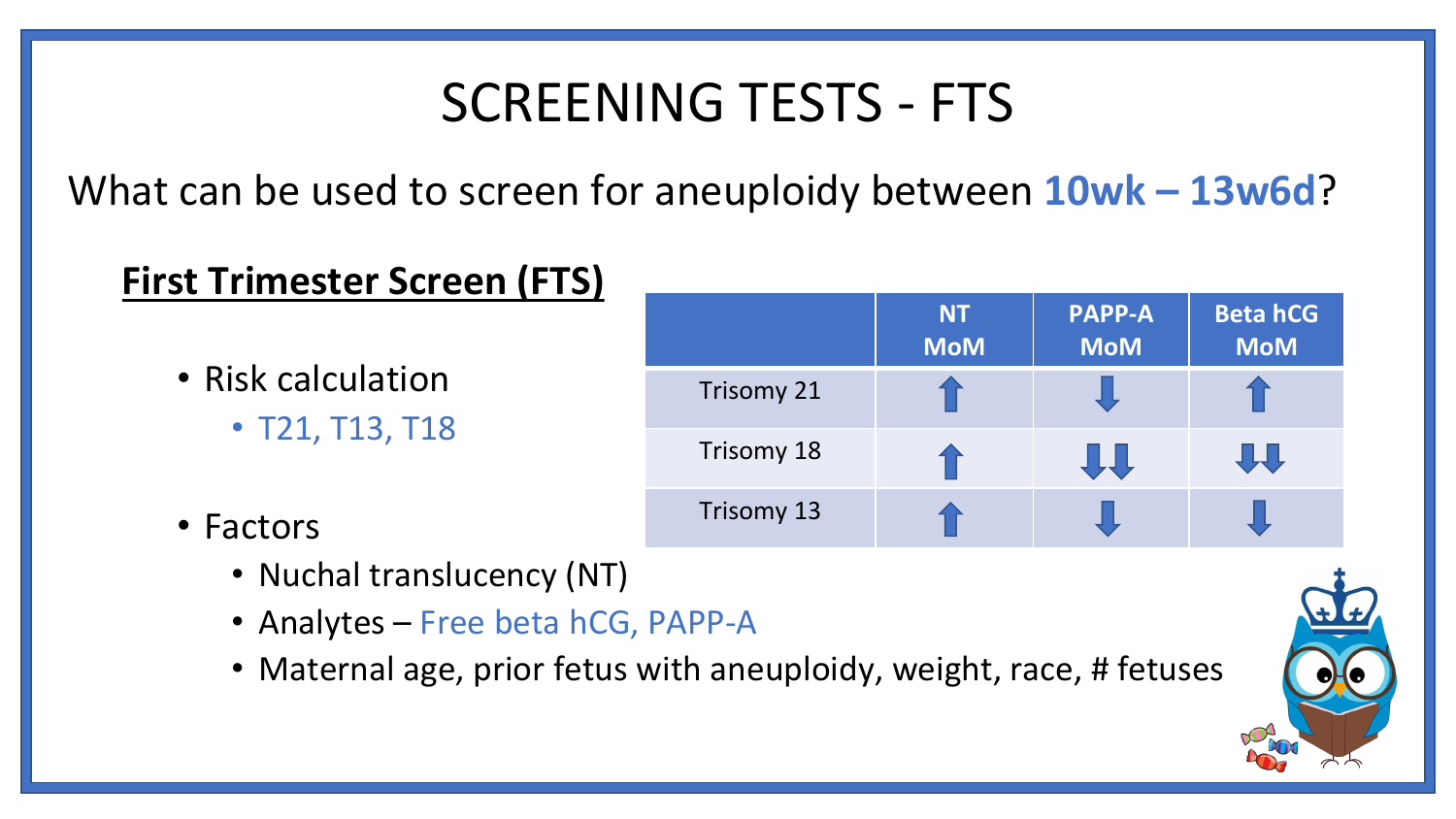# SCREENING TESTS - FTS

What is **nuchal translucency** and what is considered an increased measurement?

- Fluid-filled space on the dorsal aspect of the fetal neck
- Enlarged NT
	- > 3.0mm above 99th percentile for CRL
	- Independently associated with fetal aneuploidy



• Also increases risk of other genetic conditions, isolated anomalies (including cardiac and abdominal wall defects) and poor perinatal outcomes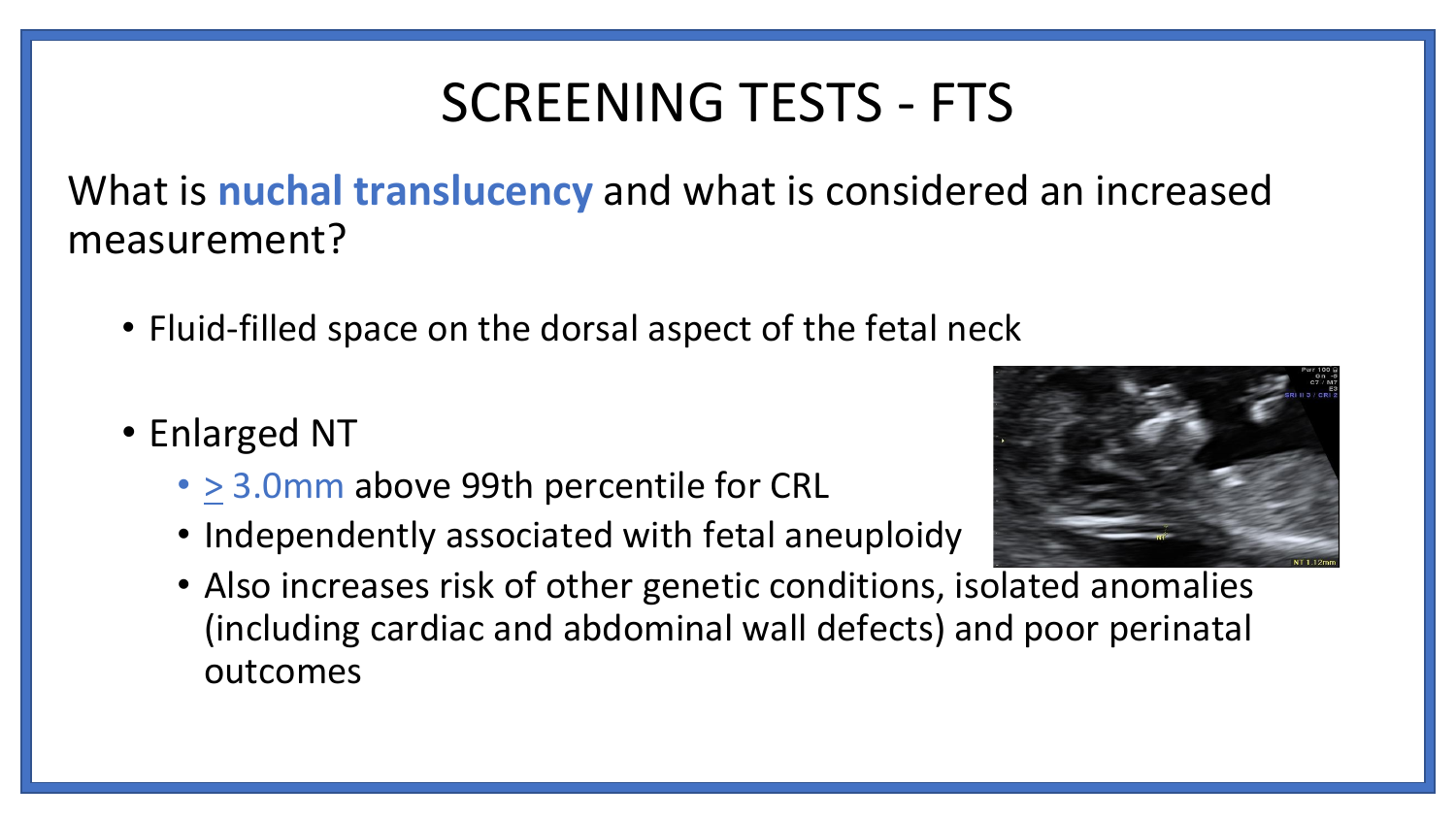# SCREENING TESTS – QUAD SCREEN

What can be used to screen for aneuploidy from **15wk – 22w6d**?

| Quadruple screen (Quad screen)                                             |                                | Trisomy<br>21 | Trisomy<br>18 |  |
|----------------------------------------------------------------------------|--------------------------------|---------------|---------------|--|
| • Risk calculation<br>• T21, T18, Open Neural Tube Defects (NTD's)         | <b>AFP</b><br><b>MoM</b>       |               |               |  |
|                                                                            | <b>Estriol</b><br><b>MoM</b>   |               | <b>JI</b>     |  |
| • Factors<br>$\bullet$ AFP                                                 | hCG<br><b>MoM</b>              |               | 具具            |  |
| • Also independently screens for open NTD's<br>• Estriol                   | <b>Inhibin A</b><br><b>MoM</b> |               | Equivocal     |  |
| $\cdot$ hCG<br>• Inhibin A<br>• Maternal age, weight, race, presence of DM |                                |               |               |  |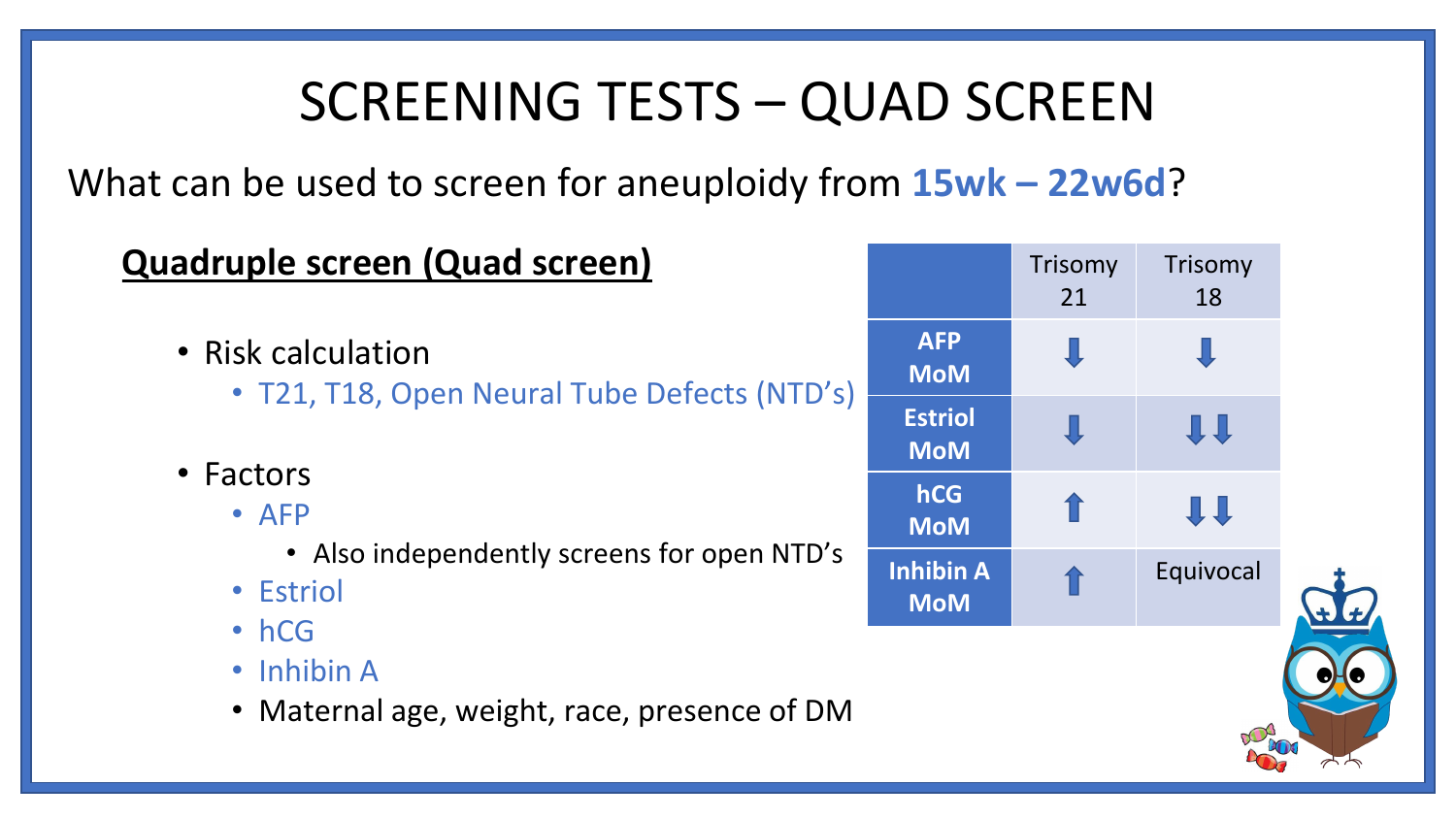# SCREENING TESTS - COMBINED

What are **combined tests** for aneuploidy screening?

## **Integrated**

- NT + PAPP-A + Quad screen
- All results sealed until 2<sup>nd</sup> TM screening results

## **Sequential**

- FTS + Quad released together
- *Exception:* FTS risk >1:50 **n** results released early
	- cfDNA or diagnostic testing offered

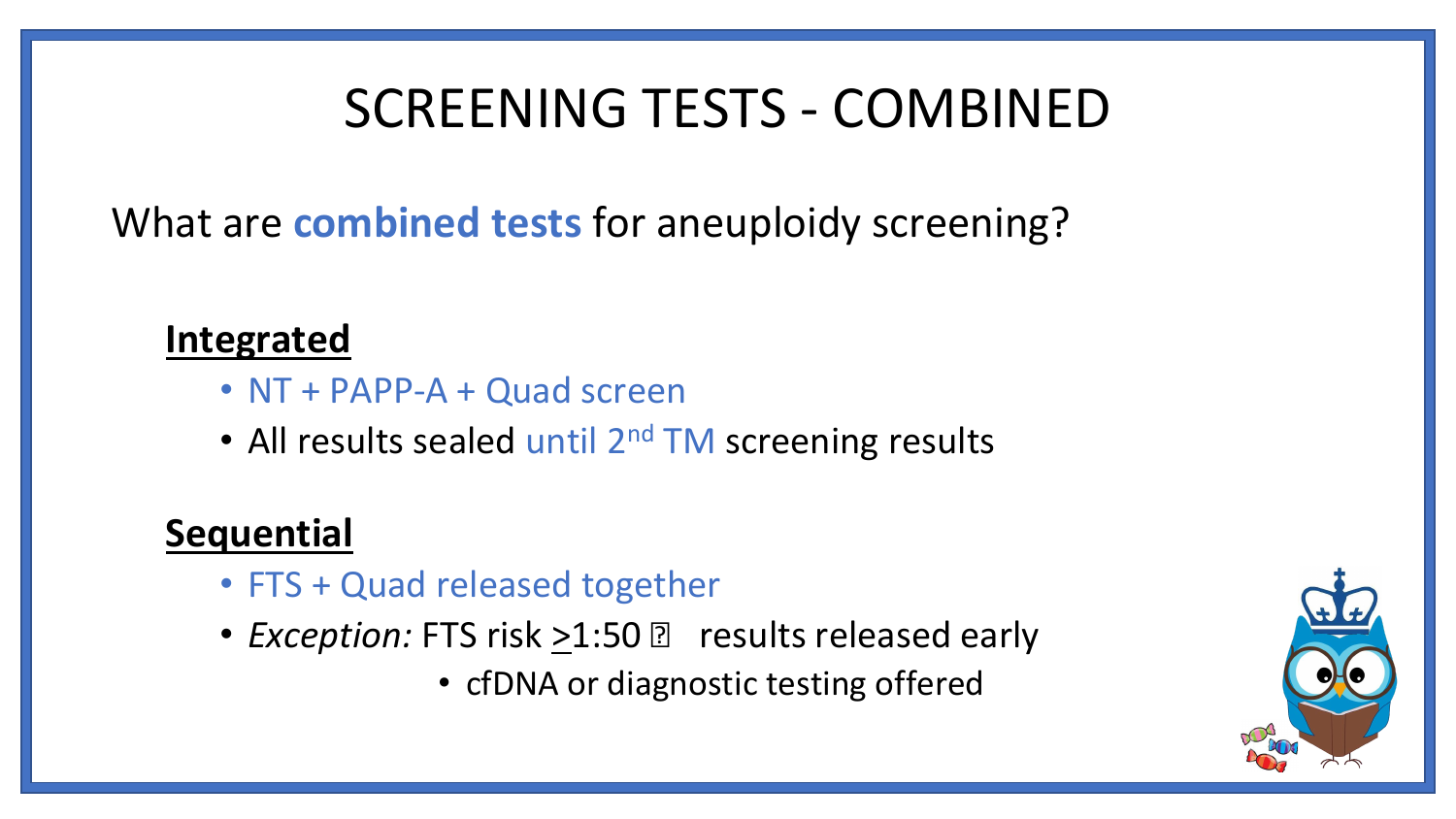# SCREENING TESTS – CELL-FREE DNA

What is **cell-free DNA** and what does it offer?

- Fetal DNA from placental apoptotic debris found circulating in maternal blood
- Risk calculation T21, T13, T18
- Analysis of sex chromosome DNA

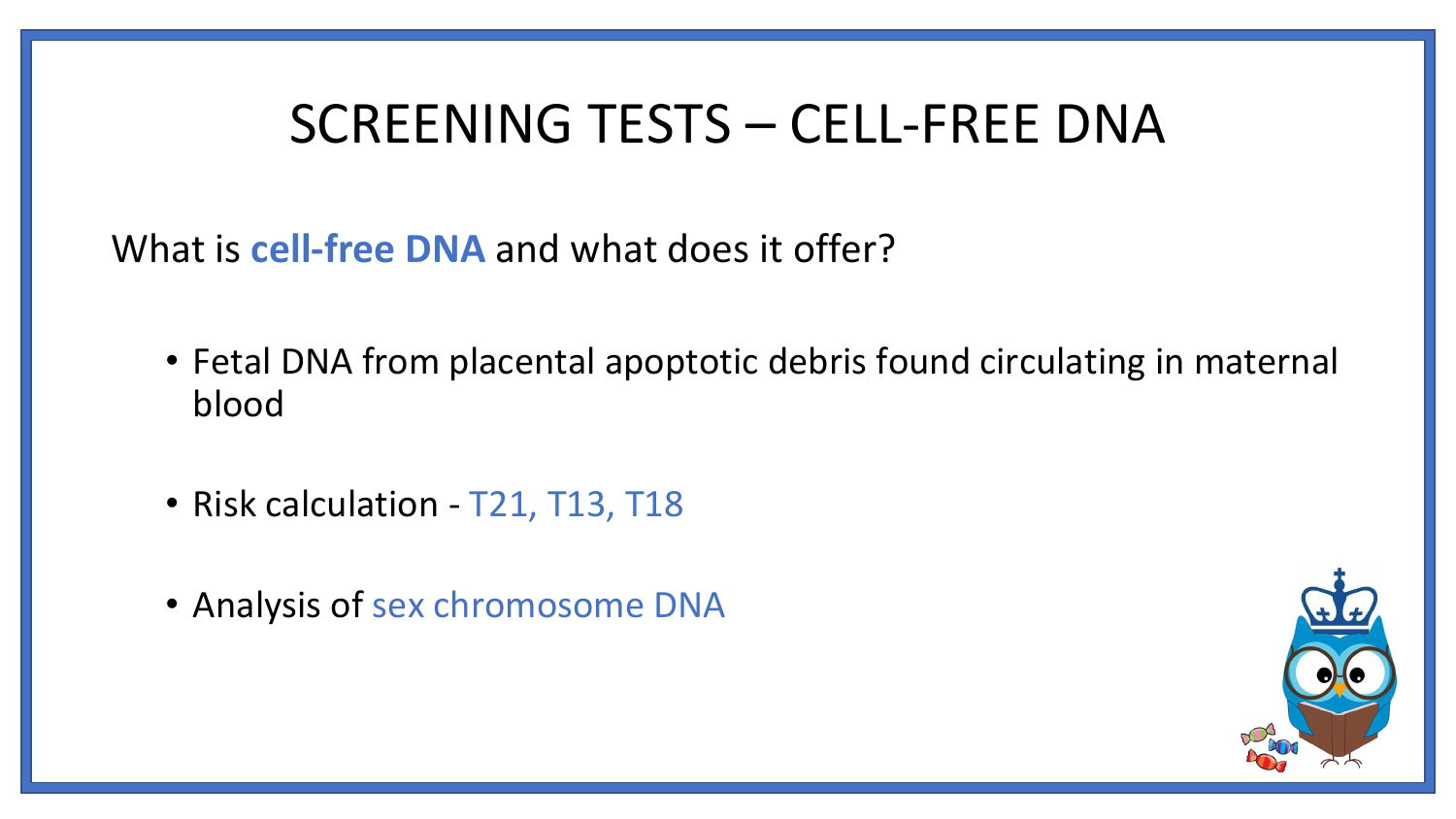# SCREENING TESTS – CELL-FREE DNA What are the detection rates for **cell-free DNA**?



*Keep in Mind!*

- More effective with larger fetal fractions ( $\geq 10\%$ )
- Low fetal fractions:
	- sampling <10wks,
	- high BMI,
	- fetal aneuploidy
- Irreversible action NOT recommended without diagnostic testing

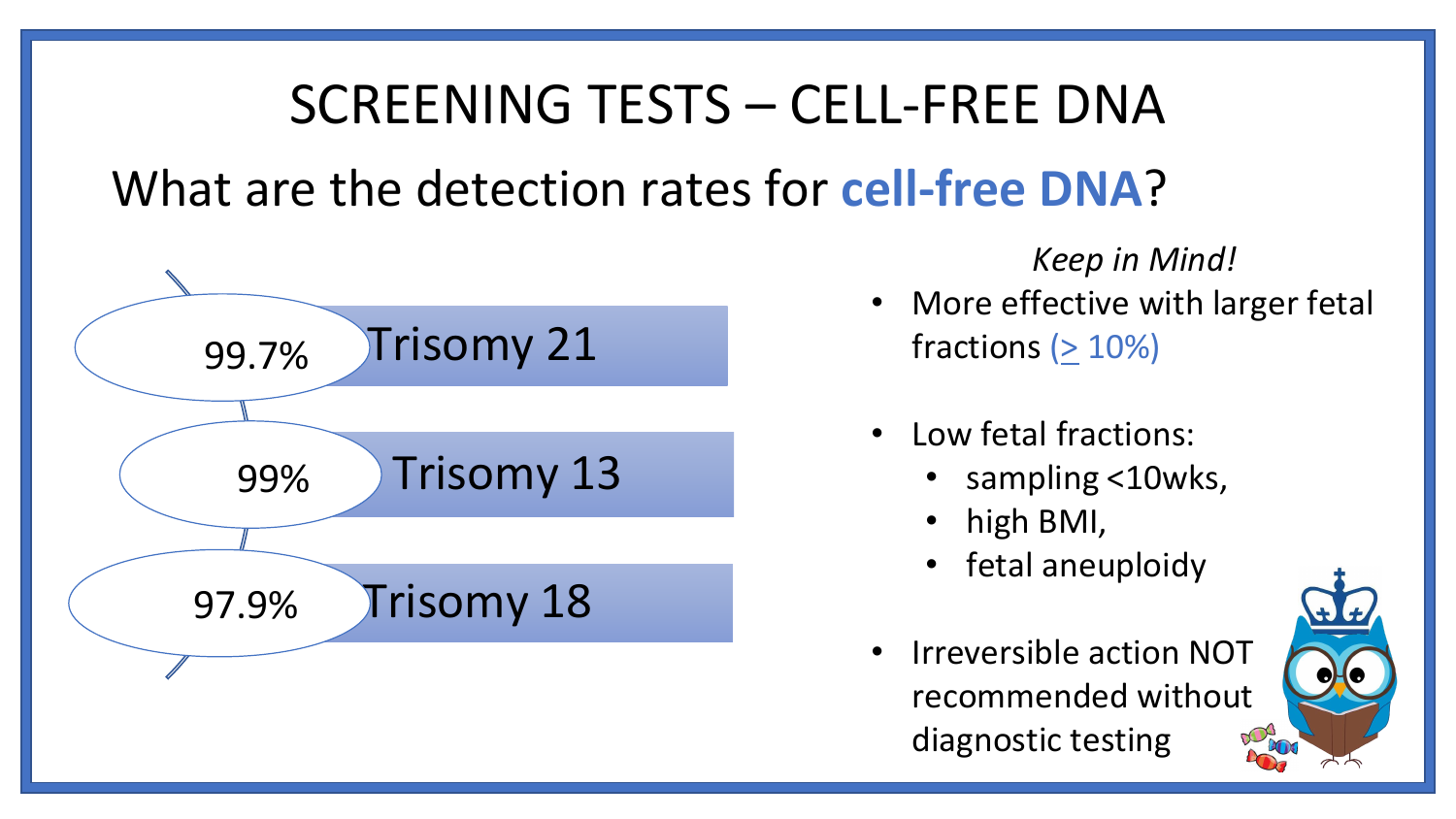# SCREENING TESTS - ULTRASOUND

What is the role of **ultrasound** in screening for aneuploidy?

- Patients who did not previously have aneuploidy screening
	- Offer screening if isolated soft markers are identified
- Patients who have received negative screening or diagnostic result
	- Don't use u/s as an additional aneuploidy screen
	- No further evaluation for EICF or CPC seen as sole markers
	- Recommend further counseling for:
		- Hypoplastic/absent NB
		- Echogenic bowel
		- Thickened nuchal fold

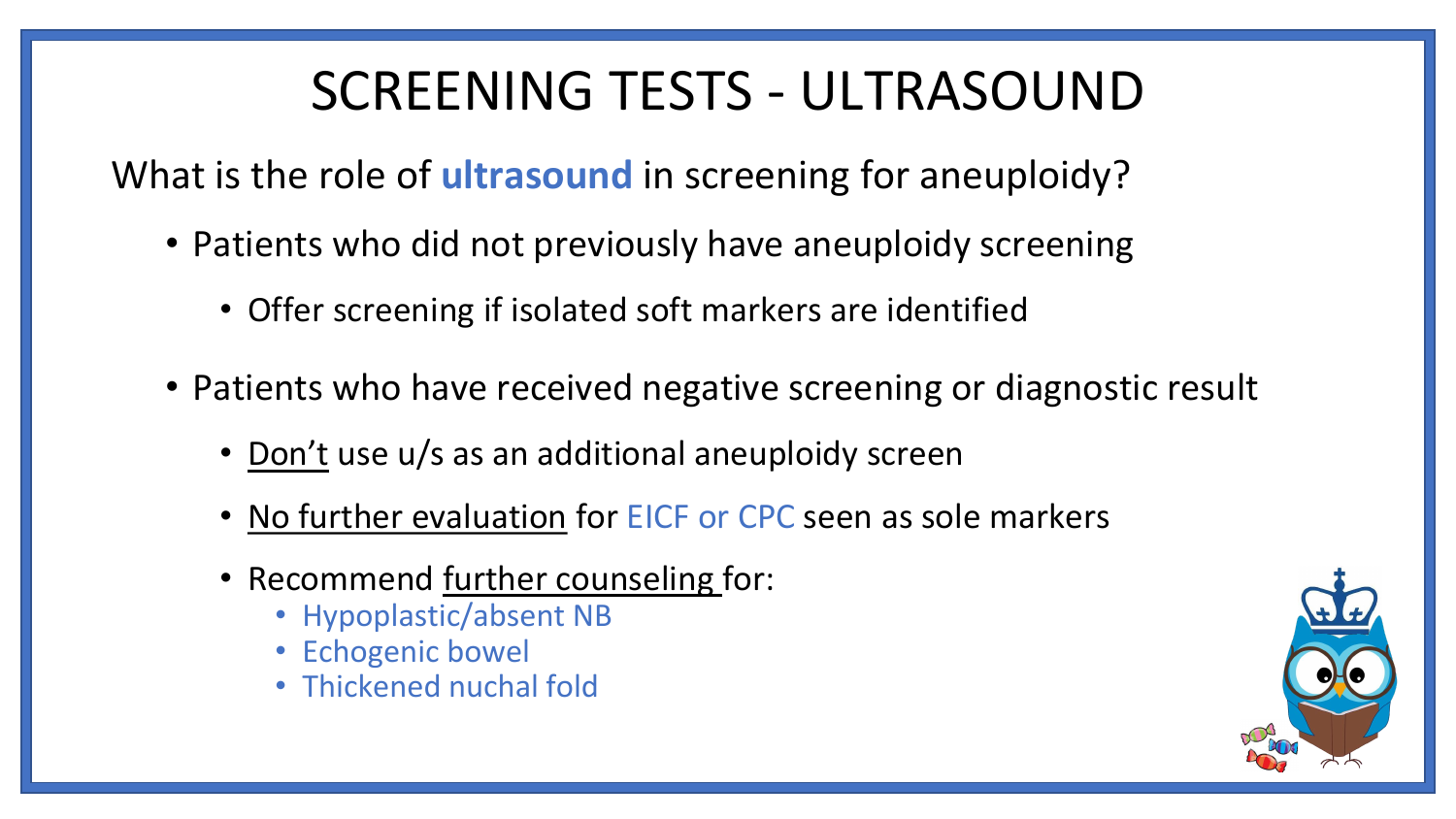# SCREENING RESULTS

What is the next step for patients with a positive screen?

- First step, verify gestational age to ensure accuracy or results
- cfDNA+  $\mathbb{R}$  Genetic counseling + diagnostic testing
- FTS/Quad/Combined+  $\mathbb D$  Genetic counseling + cfDNA and/or diagnostic testing
- *NB: cfDNA is reasonable for patients looking to avoid invasive testing, otherwise, may create a delay in diagnosis and management*

What is the residual risk of aneuploidy with a normal cfDNA screen after abnormal traditional screen?

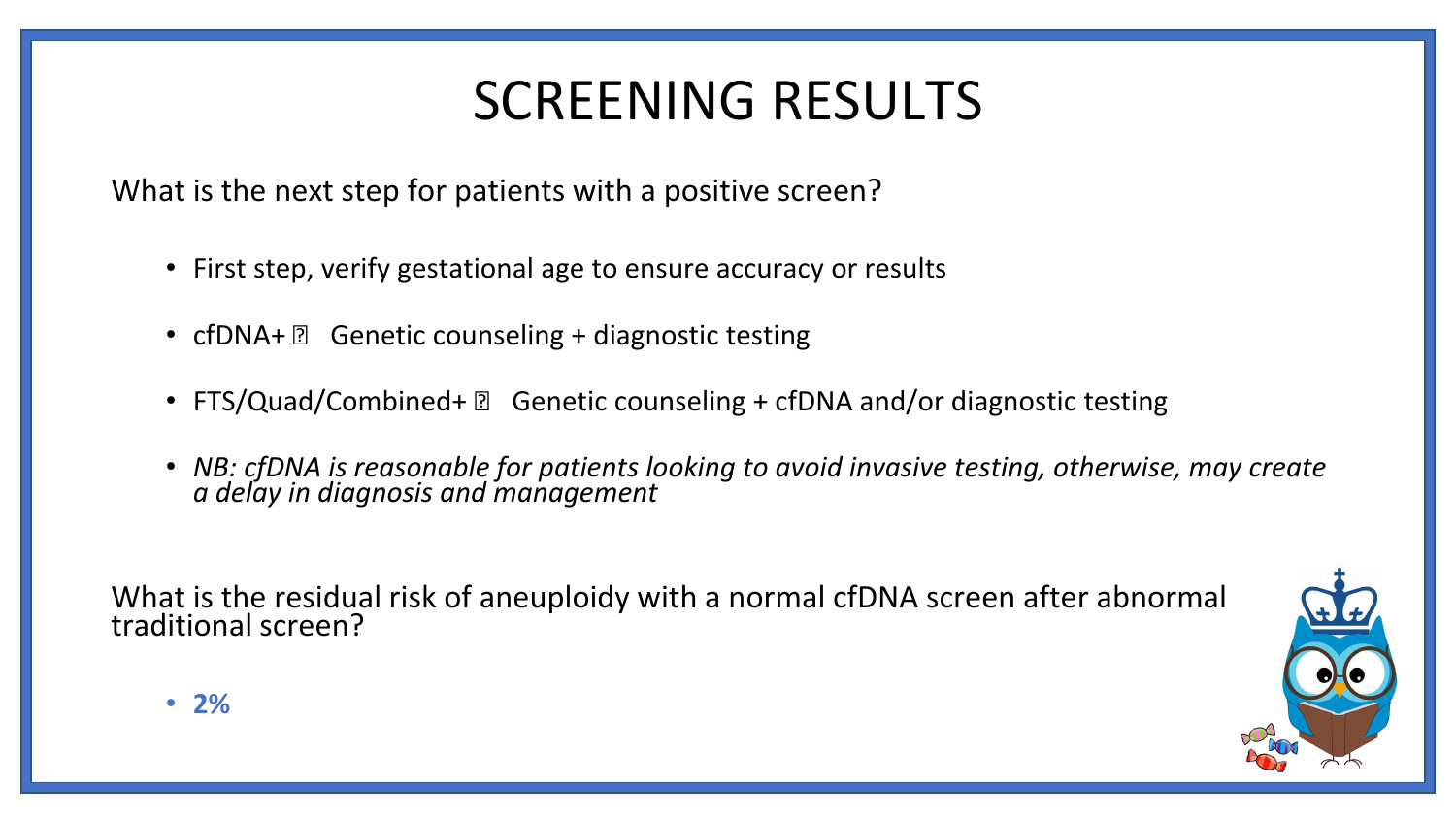# SPECIAL POPULATIONS

- Patients who have conceived with **IVF after PGS**
	- Offer aneuploidy screening and diagnosis as false-negative tests can occur
- Patients with **multifetal gestations**
	- NT can screen each fetus independently
	- Analyte screening should be limited to twin gestations
	- cfDNA is not recommended

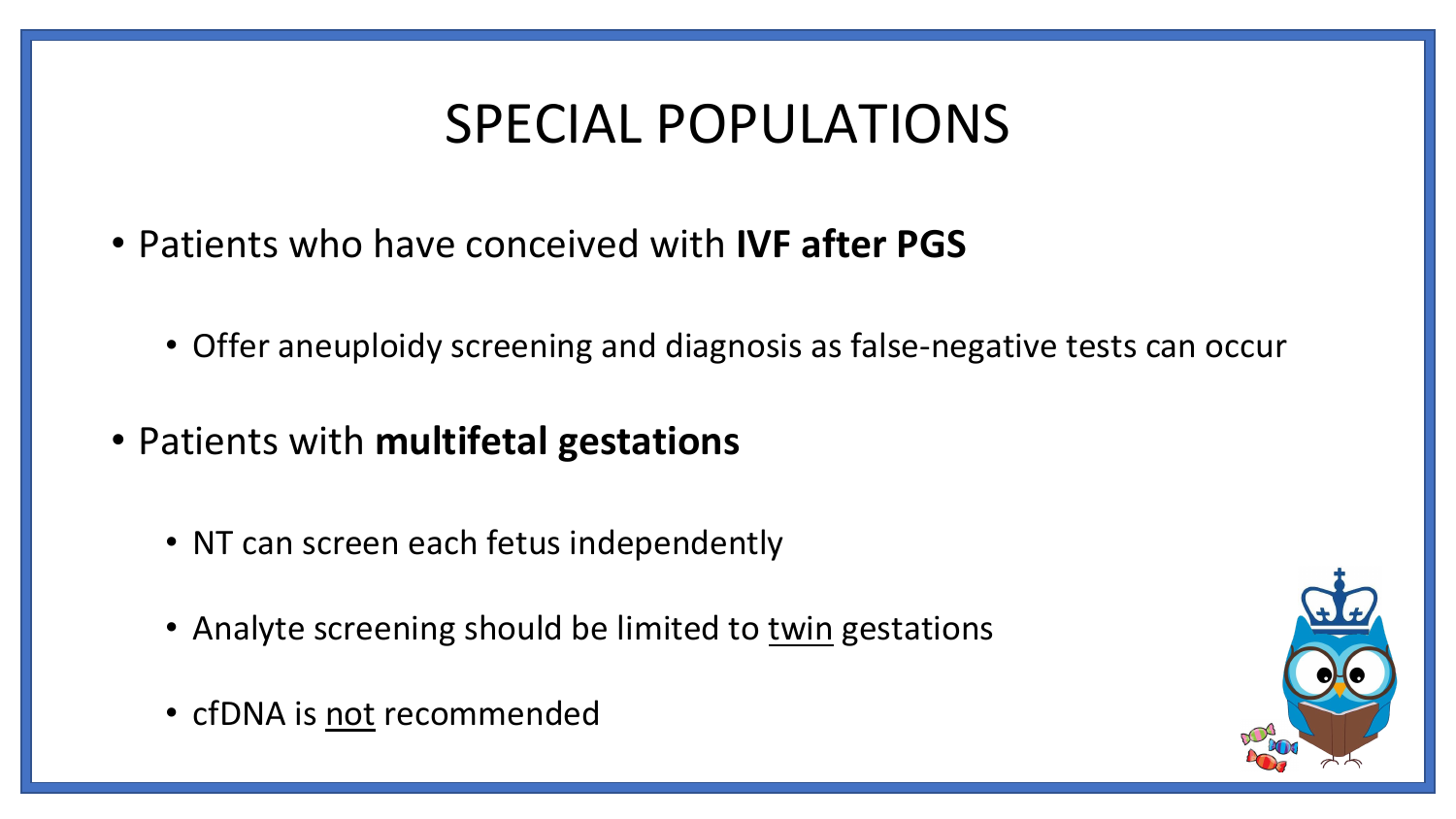## COUNSELING

What are the key components when counseling patients about screening/diagnostic tests and results?

- Clear, objective, nondirective fashion
	- Allow time to understand information and make informed decisions
- **Pretest**
	- Include information on types of potential results, and risks/limitations/benefits of testing

## • **Posttest**

- Timely communication of results to optimize options for evaluation and management
- Be prepared to discuss all reproductive management options with patients, including, but not limited to prenatal surgery, adoption, neonatal palliative care, or termination of pregnancy
- **Genetics referral** for all abnormal results to optimize counseling

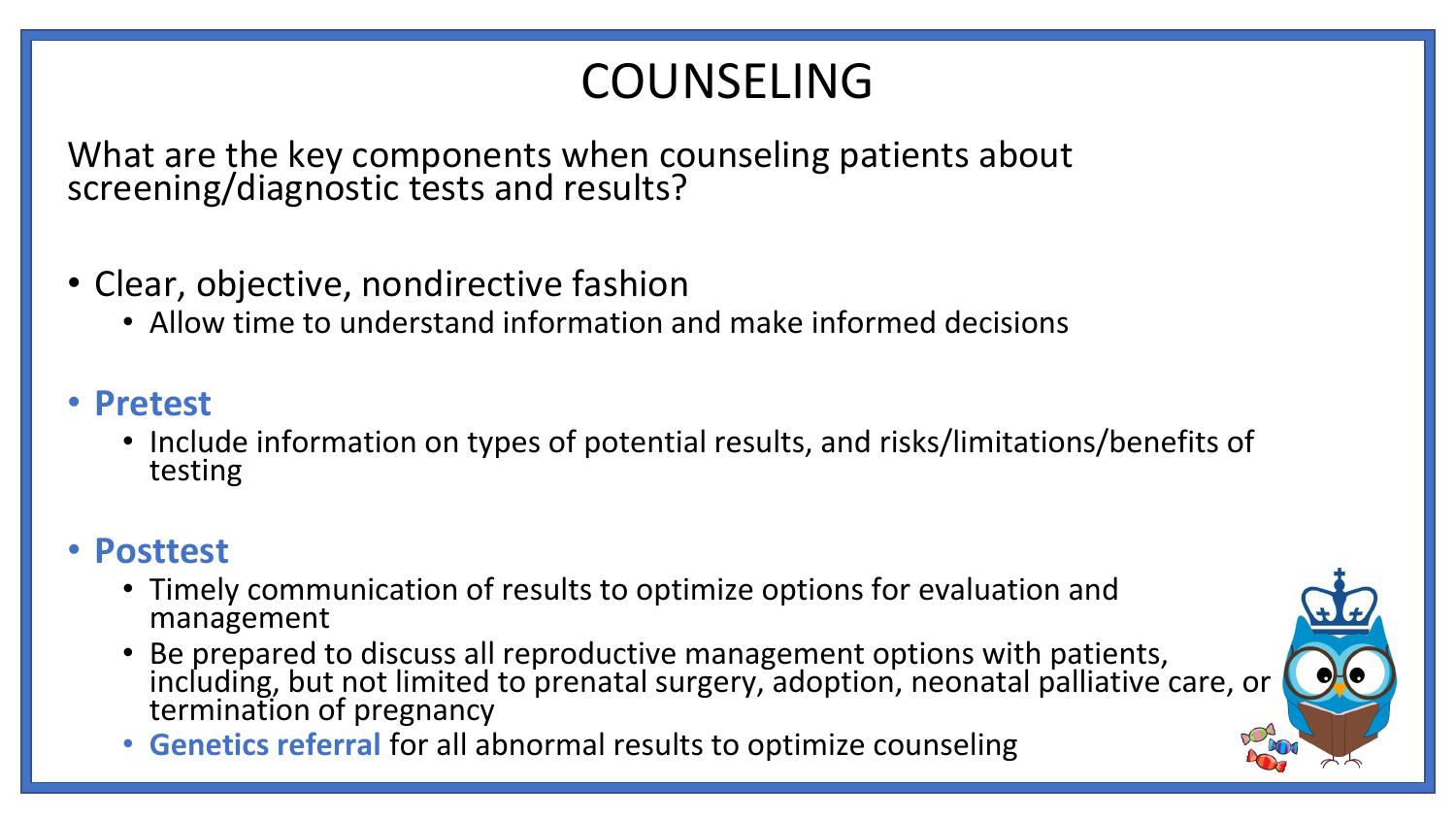# CODING AND BILLING

## • ICD-10

- **Z36.0** Encounter for antenatal screening for chromosomal anomalies
- **Z36.82** Encounter for antenatal screening for nuchal translucency
- **O28.5** Abnormal chromosomal and genetic finding on antenatal screening of mother

## • CPT

- **81420** Fetal chromosomal aneuploidy (eg, trisomy 21, monosomy X) genomic sequence analysis panel, circulating cell-free fetal DNA in maternal blood, must include analysis of chromosomes 13, 18, and 21
- **81507** Fetal aneuploidy (trisomy 21, 18, and 13) DNA sequence analysis of selected regions using maternal plasma, algorithm reported as a risk score for each trisomy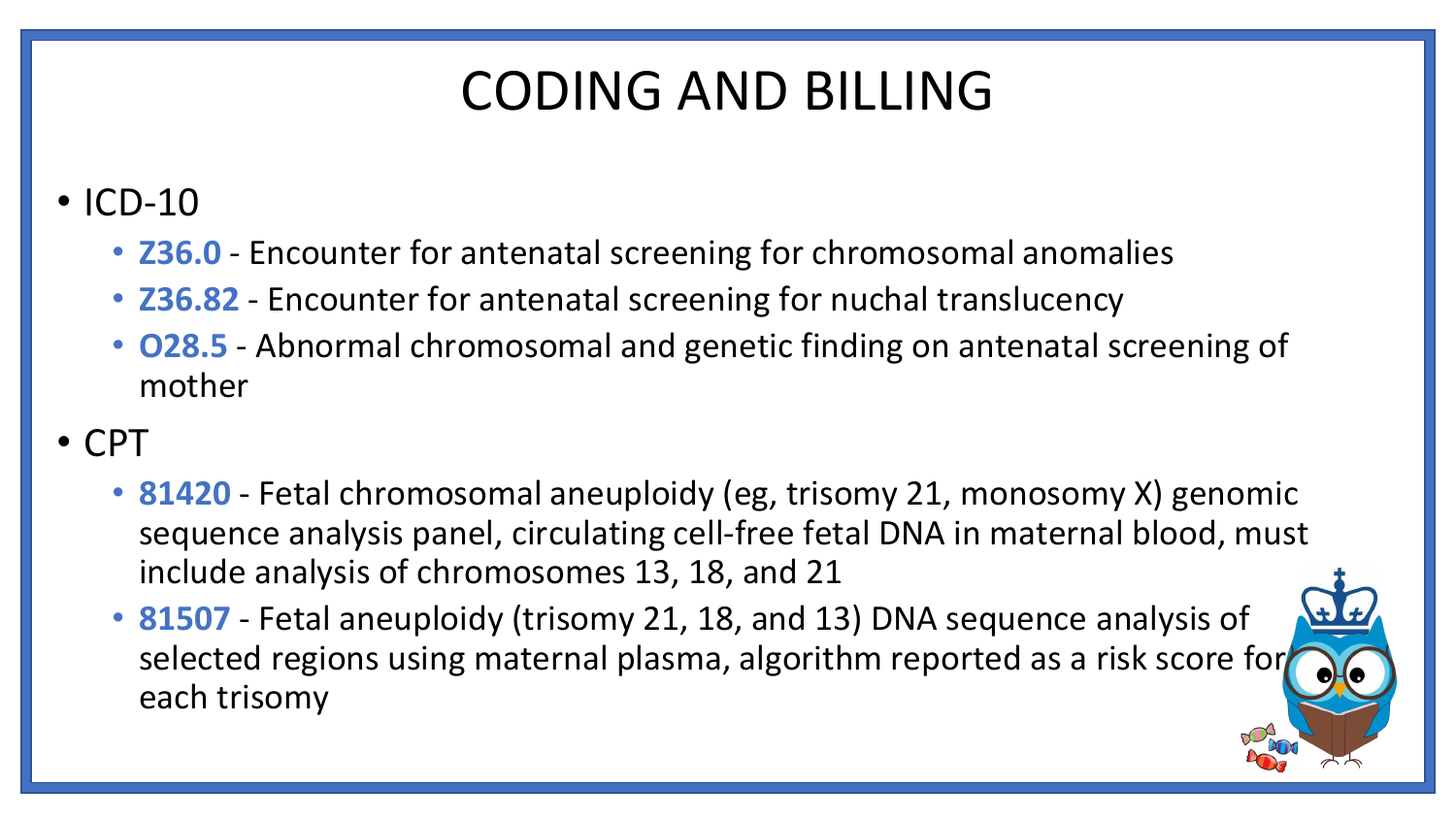## SOCIAL DETERMINANTS OF HEALTH

Northwestern 2015 Likelihood of pursuing diagnostic testing after a positive screening test for aneupoloidy Patients with private insurance – 57% Patients with Medicaid – 35%

- The institution conducting the study had no direct financial and systems barriers for having genetic counseling or after a positive screen result because these services were covered
- The disparity in uptake of prenatal diagnosis based on insurance status persisted after adjusting for differences in sociodemographic characteristics
- Based on their data and that of prior studies, the authors concluded their results likely reflect disparities in patient– physician communication about this complex and nuanced topic

-As this study was performed in 2015, NIPT was not introduced as another testing option at this institution until the end of the study period.

-There is a paucity of studies investigating the SDH impact on uptake of diagnostic testing after positive aneuploidy screening results with NIPT.

-Similar studies need to be done accounting for the time since NIPT was introduced to gain a better understanding of factors influencing patients' decisions. This will help ensure that there is not only sufficient provision of information, but a thorough understanding of the information that is provided.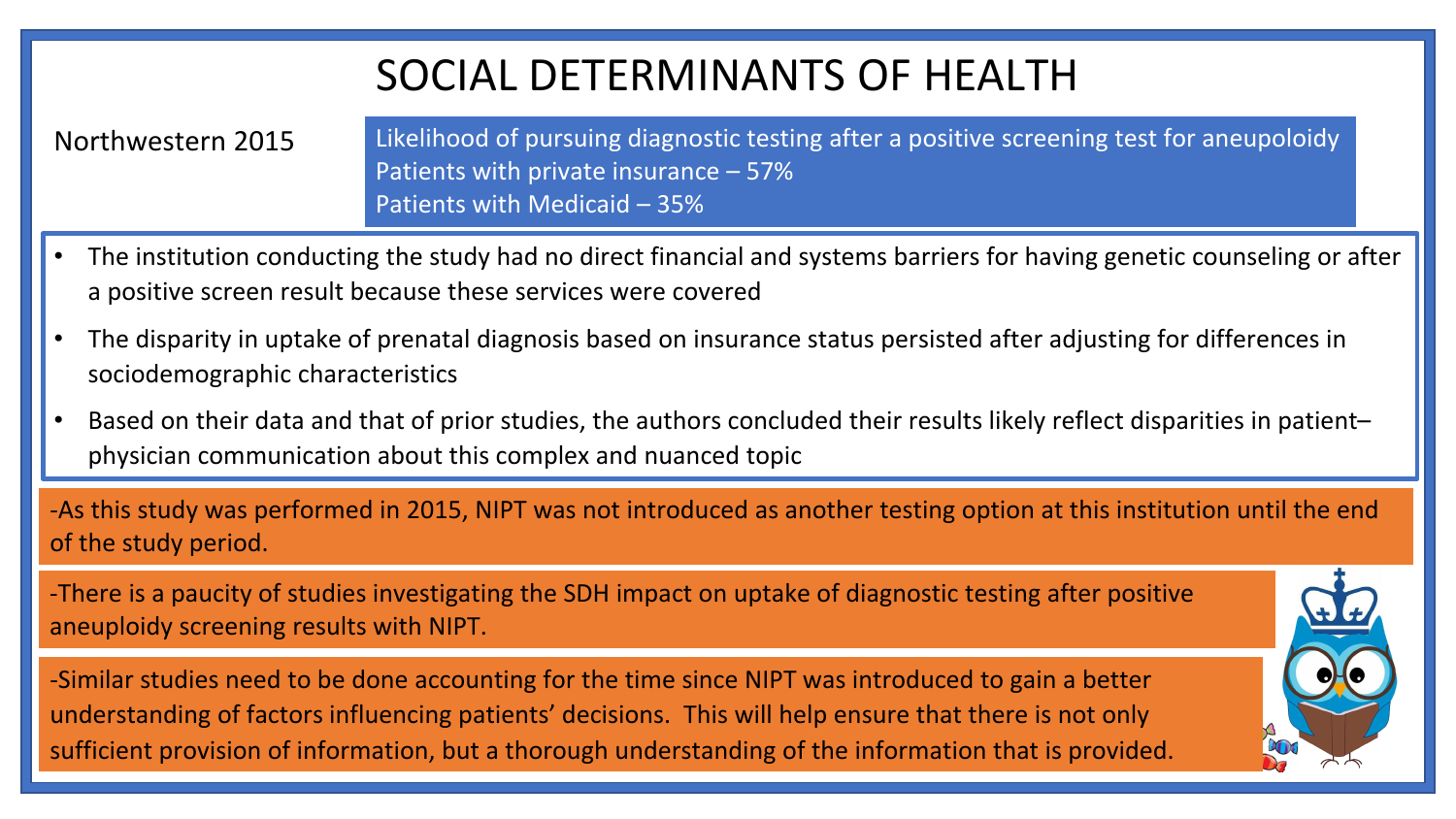# EVIDENCE

### References

• Wong, A.E., Dungan, J., Feinglass, J. and Grobman, W.A., 2015. Socioeconomic disparities in diagnostic testing after positive aneuploidy screening. Obstetrical & Gynecological Survey, 70(11), pp.673-675.

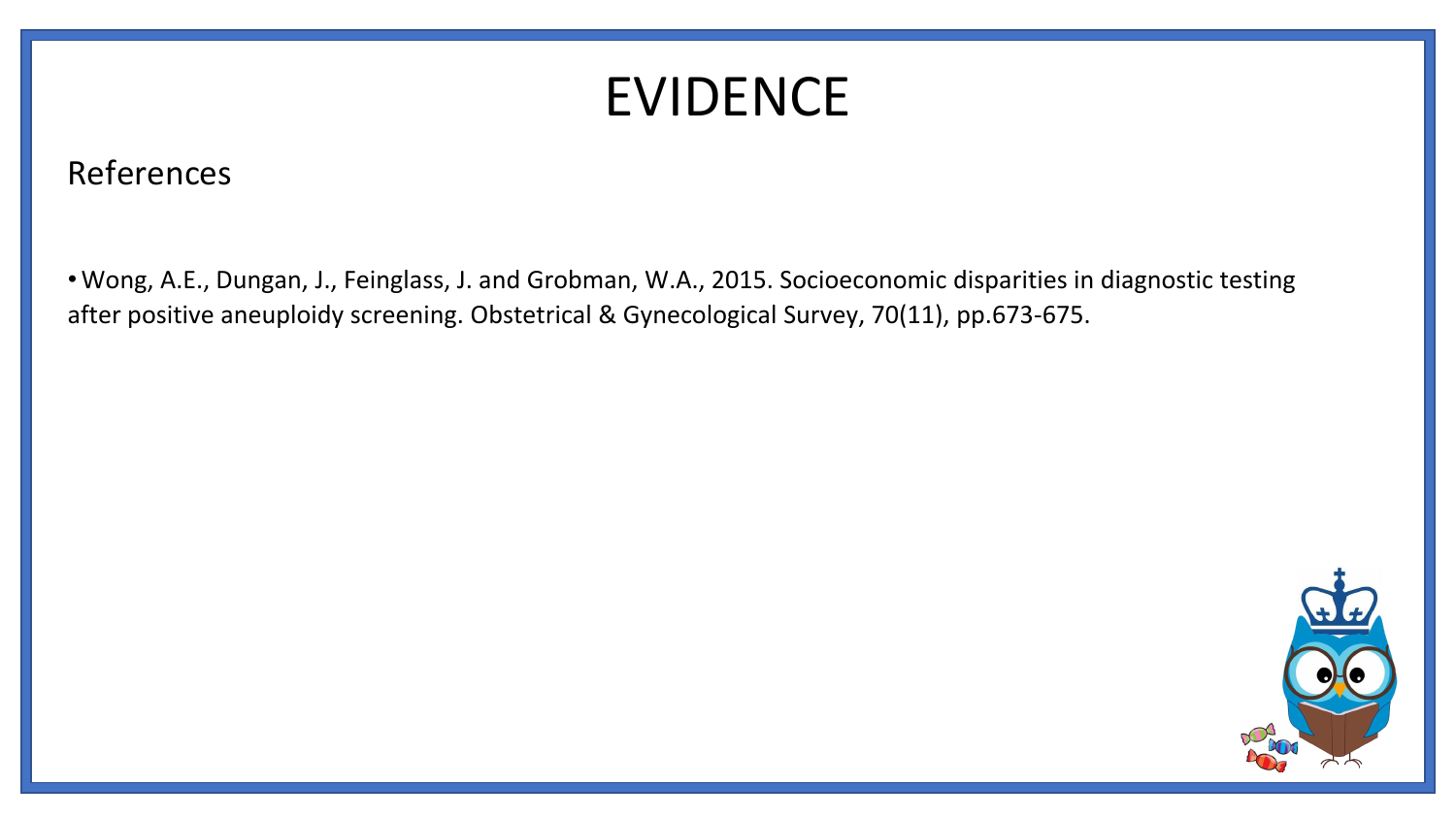# EPIC Phrase

- . BBonNIPTresults
- Description: NIPT Results Counseling
- The patient was informed of her NIPT results

\*\*\*We discussed that this is a screening test and the negative result should be interpreted as a low risk of Trisomies 13, 18, and 21, as well as an abnormal number of sex-chromosome. I reviewed with the patient that while NIPT offers very high detection rates for the above aneuploidies, it is still a screening test, and should not be viewed as equivalent to diagnostic testing.

\*\*\*We discussed that this is a screening test, and the positive result should be interpreted as an elevated risk of \*\*\*. We discussed that a definitive diagnosis could only be obtained with diagnostic testing. The patient was offered a referral for genetic counseling to receive further information and counseling about diagnostic testing, and to schedule the testing if she desires.